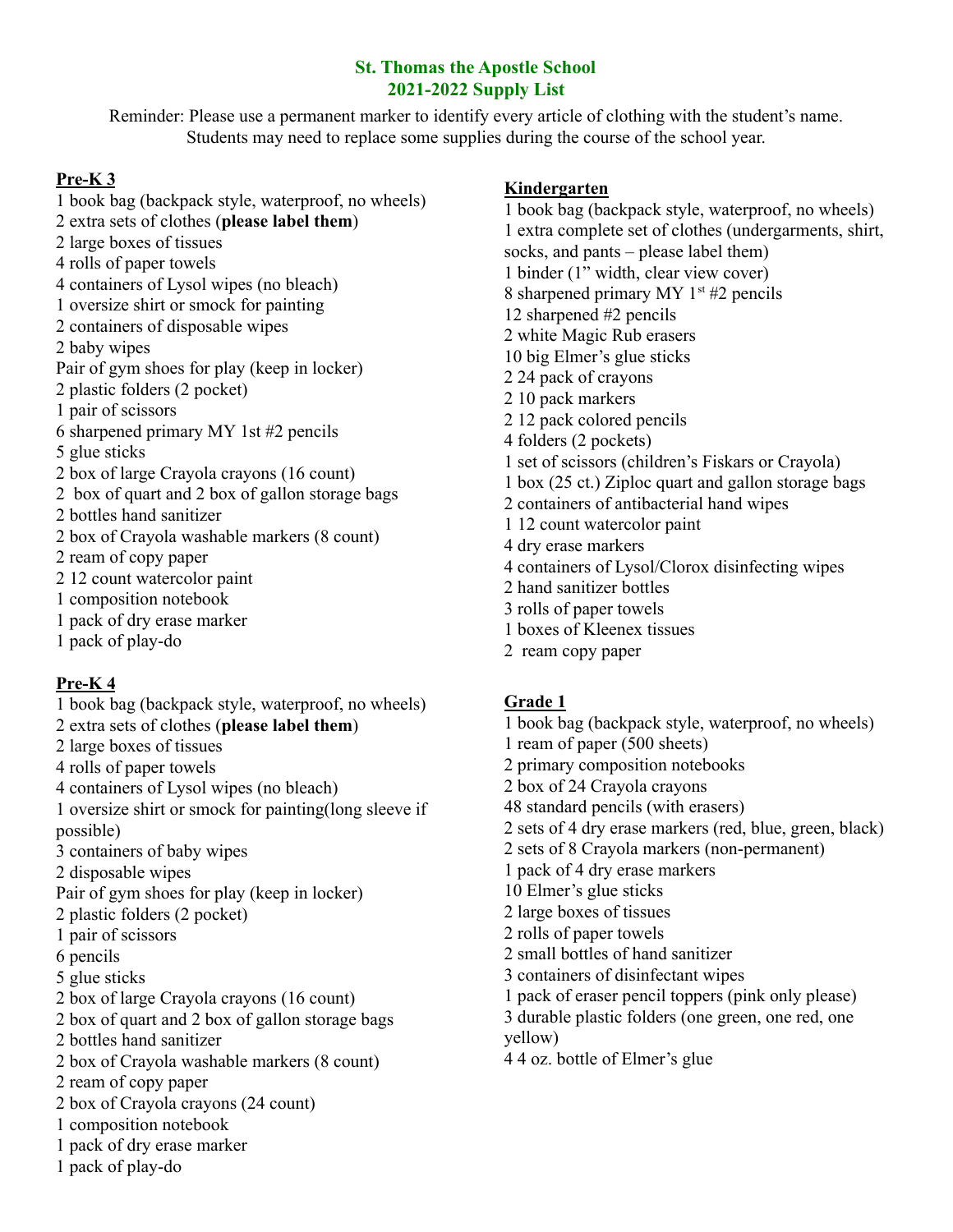## **St. Thomas the Apostle School 2021-2022 Supply List**

Reminder: Please use a permanent marker to identify every article of clothing with the student's name. Students may need to replace some supplies during the course of the school year.

- **Grade 2** book bag (backpack style, waterproof, no wheels) durable plastic two pocket folder with 3 prongs folders (pocket type, solid colors) primary composition notebook spiral notebooks ream of paper (500 sheets) standard pencils (with erasers) box of 24 crayons boxes thick Crayola washable markers set of 4 dry-erase Expo markers Elmer's glue sticks large boxes of tissues roll of paper towels pack of multicolored construction paper containers of disinfecting wipes
- box of quart sized storage bags.

### **Grade 3**

 book bag (backpack style, waterproof, no wheels) spiral notebooks folders (2 pocket type, 3 holes, solid colors) ream of copy paper (500 sheets) packs of wide ruled, loose leaf paper pack of index cards (3x5 unlined) standard pencils (with erasers) erasers box of 24 Crayola crayons set of 8-12 Crayola markers (non-permanent) pair of scissors (4" to 6" with sharp points) containers of disinfectant wipes large boxes of tissues rolls of paper towels glue sticks bottles of hand sanitizer pack of Expo dry erase markers

 spiral notebooks (wide ruled, 1 subject - red, blue, yellow, green, purple) reams of copy paper (500 sheets) packs of wide ruled, loose leaf paper (300 sheets) zippered plastic pencil pouch set of scissors (4" to 6" with sharp tips) glue sticks red pens and 5 blue pens standard pencils (with erasers) erasers set of 4 dry-erase Expo markers containers of disinfectant wipes set of 8-12 Crayola fine tip markers (non-permanent) box of 24 Crayola crayons protractor large bottle of hand sanitizer composition notebooks roll of paper towels large boxes of tissue

## **Grade 4**

 book bag (backpack style, waterproof, no wheels) folders (2 pocket type) reams of copy paper (500 sheets) packs of college ruled loose leaf paper standard pencils **(15 are to be kept by the student for their pencil case)** set of 8-12 Crayola markers (non-permanent) packs of 4 black dry-erase Expo markers, chisel-tip Elmer's glue sticks and one bottle large boxes of tissues rolls of paper towels